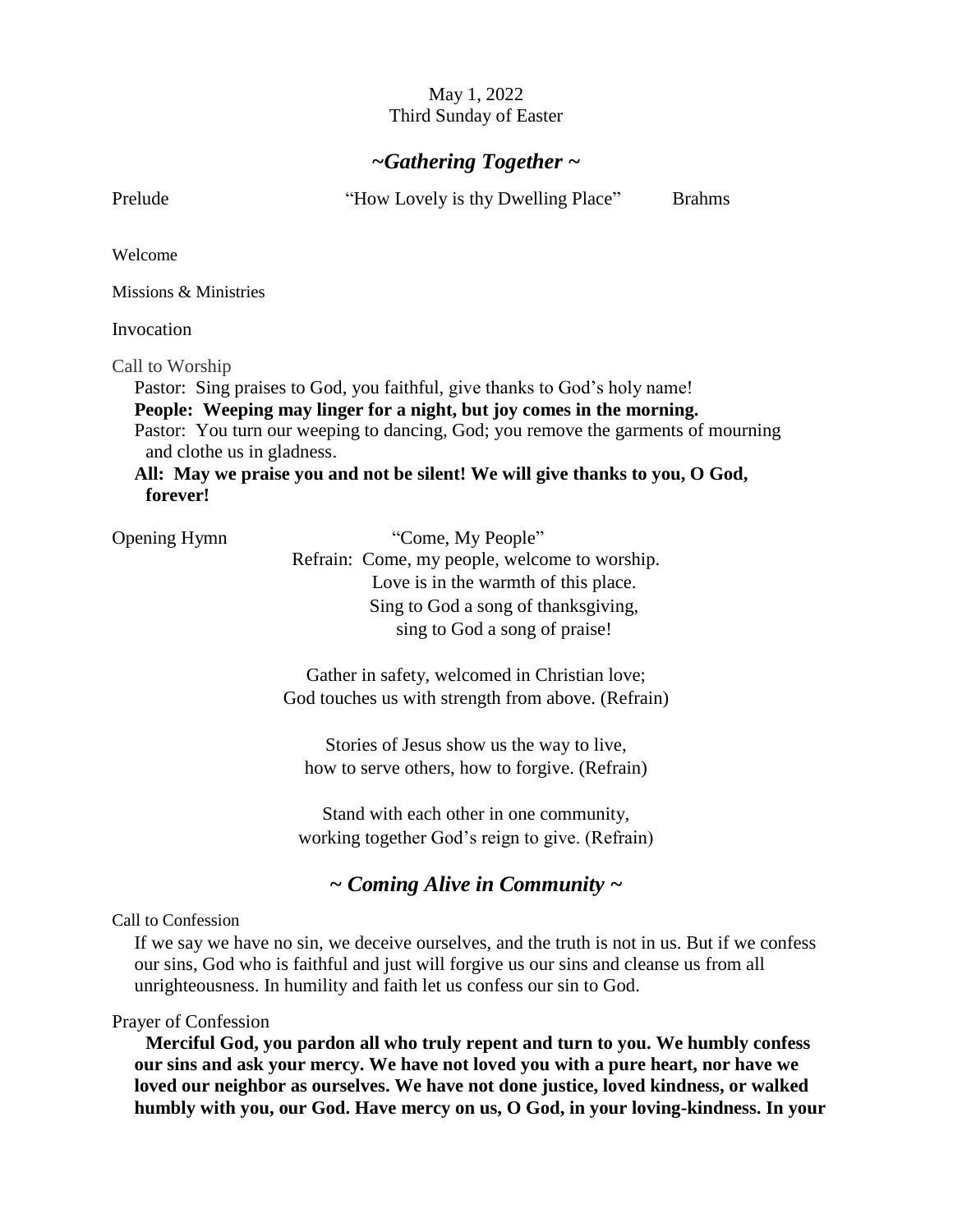**great compassion, cleanse us from our sin. Create in us a clean heart, O God, and renew a right spirit within us. Do not cast us from your presence, or take your Holy Spirit from us. Restore to us the joy of your salvation and sustain us with you bountiful Spirit.** 

*Silence for Prayer and Reflection*

Assurance of Forgiveness

Hear the good news! Who is in a position to condemn? Only Christ, and Christ died for us, Christ rose for us, Christ reigns in power for us, Christ prays for us. Anyone who is in Christ is a new creation. The old life has gone; a new life has begun. Know that you are forgiven and be at peace. Amen.

Special Music "My Lord What A Mornin'" Dan Wolgemuth, Piano Africian-American Spirtual, © 2022 First Run Muzik Psalter (ASCAP)

### *~ We Hear God's Word ~*

Scripture Lessons The Epistle Reading: Acts 9:1-20 The Reading of Psalm 30 The Gospel Reading: John 21:1-19 The Word of God for the people of God. **Thanks be to God.**

Sermon Rev. Suzanne M. Spaulding

Hymn for Reflection "Listen to Your Savior Call" **NCH # 250** Listen to your Savior call, "Do you love me most of all?" Jesus speaks, and speaks to you: "Love me as I first loved you."

> "I delivered you when bound, and, when bleeding, healed your wound. Sought you wandering, set you right, for your pathway gave you light."

"Mine is an unchanging love, higher than the heights above, Deeper than the depths beneath, free and faithful, strong as death."

O my Savior, hear my need: though my love is faint indeed, Still I love you and adore you – oh, for grace to love you more!

*~ Sharing Blessings With Others ~*

Prayers of the People

The Prayer of Our Savior

Minister: Let us pray as Christ our Savior has taught us.

**All: Our Father, who art in heaven, hallowed be thy name. Thy Kingdom come. Thy will be done on earth as it is in heaven. Give us this day our daily bread. And forgive us our sins, as we forgive those who sin against us. And lead us not into temptation, but deliver us from evil. For thine is the kingdom and the power and the glory, forever. Amen.**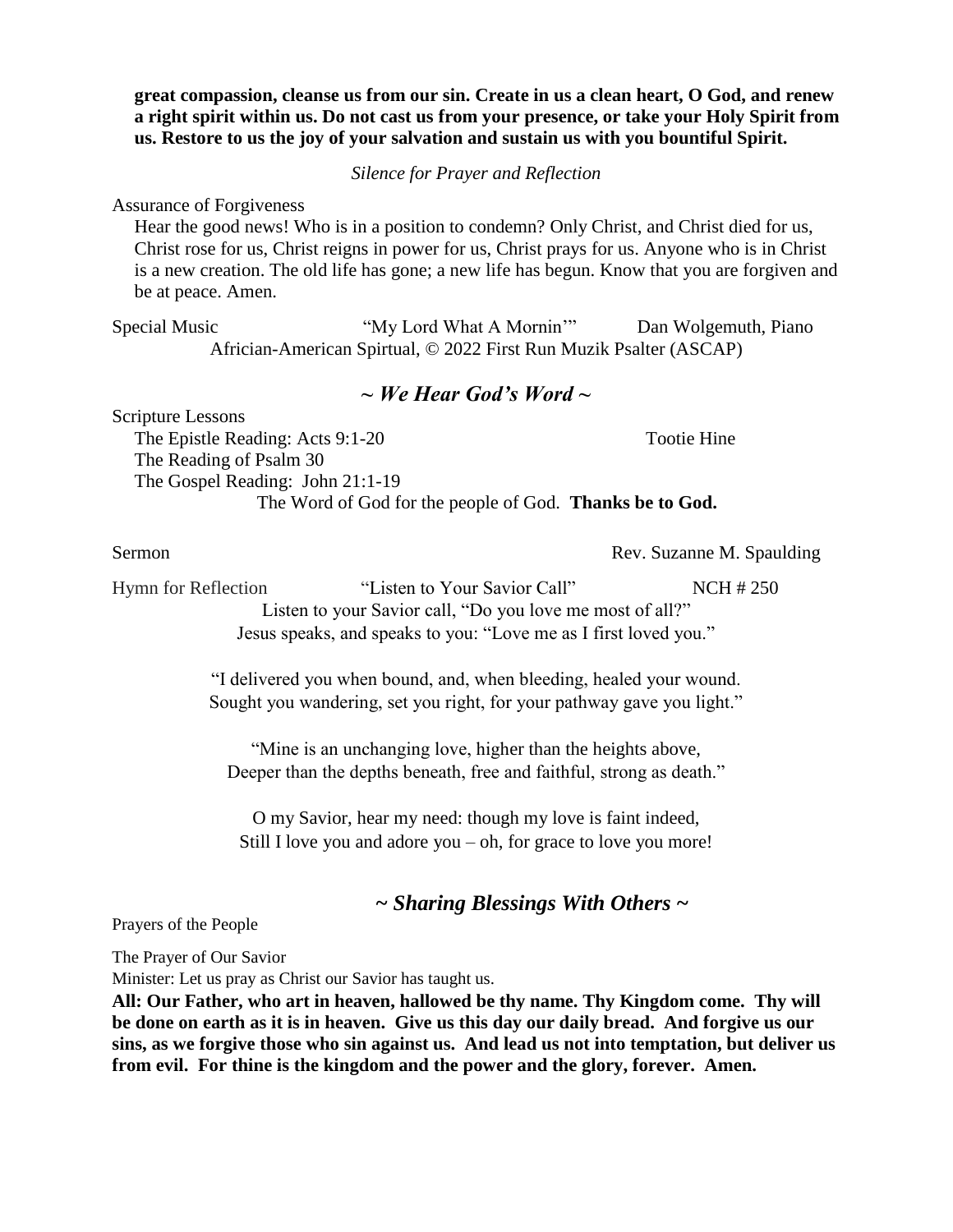Offering our Gifts - Thank you for your faithful support of Shenkel's ongoing ministries *Strengthen the Church (STC) - It is a special mission offering to reimagine and build the future of the UCC. Shared at conference and national levels, STC largely supports youth ministries and full-time leaders for new churche where the UCC voice has not been heard.* 

Offering Response "Doxology" NCH # 778 Praise God from whom all blessings flow; Praise god, all creatures here below; Praise God for all that love has done; Creator, Christ, and Spirit, One.

Prayer of Dedication

# *~ Holy Communion~*

Invitation

Pastor: Jesus said: I am the bread of life. You who come to me shall not hunger; you who believe in me shall never thirst.

**People: In company with all who hunger for spiritual food, we come to this table to know the risen Christ in the sharing of this life-giving bread.** 

Communion Prayer

Minister: God be with you.

**People: And also with you.**

Minister: Lift up your hearts.

**People: We lift them to God.**

Minister: Let us give thanks to God Most High.

**People: It is right to give God thanks and praise.**

Pastor: Holy God, our loving Creator……faithful people everywhere.

**All**: **Holy, holy, holy, God of love and majesty, the whole universe speaks of your glory, O God Most High. Blessed is the one who comes in the name of our God! Hosanna in the highest!**

Pastor: Merciful God, as sisters and brothers…..boldly what we believe.

**All: Christ has died. Christ is risen. Christ will come again**.

Pastor: Come, Holy Spirit. Come. And in all for whom Christ died. **All: Amen.** 

The Breaking of the Bread, The Pouring of the Cup

Sharing the Bread and Cup

Prayer of Thanksgiving

Minister: Let us pray.

**All: We give thanks, gracious God, that you have refreshed us at your table by granting us the presence of Jesus Christ. Strengthen our faith, increase our love for one another, and send us forth into the world in courage and peace, rejoicing in the power of the Holy Spirit, through Jesus Christ our Savior. Amen.**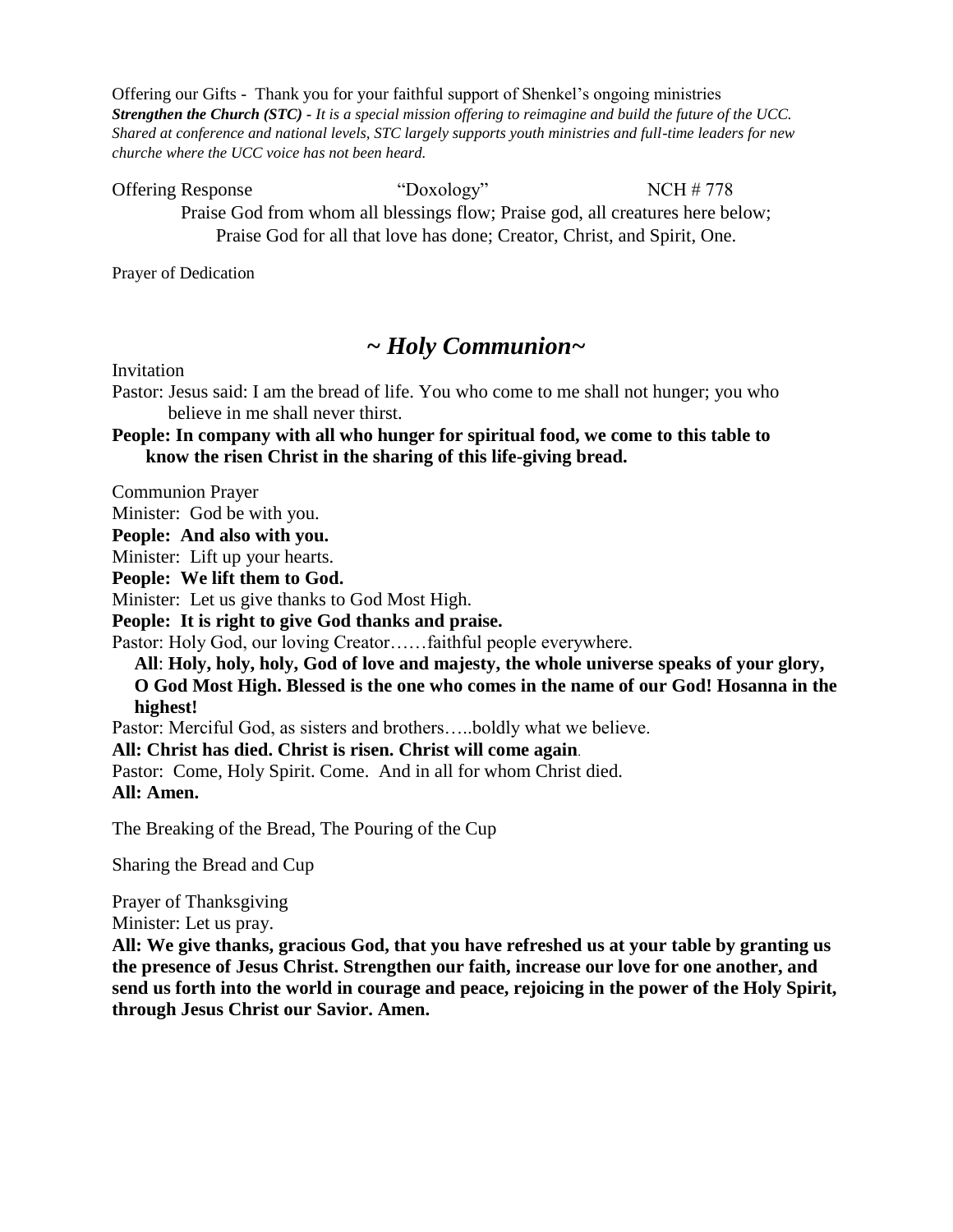|              | $\sim$ Going out in Joy $\sim$                                        |                 |  |
|--------------|-----------------------------------------------------------------------|-----------------|--|
| Sending Hymn | "All Hail the Power of Jesus' Name"                                   | <b>NCH #304</b> |  |
|              | All hail the power of Jesus' name! Let angels prostrate fall;         |                 |  |
|              | Bring forth the royal diadem, and crown Christ servant of all.        |                 |  |
|              | Attend the Savior's sovereign claim, and crown Christ servant of all. |                 |  |
|              | Adorn, O martyred saint of old, the coronation hall;                  |                 |  |
|              | Extol the wounded One foretold, and crown Christ bearer of all.       |                 |  |
|              | Extol the wounded One foretold, and crown Christ bearer of all.       |                 |  |
|              | All heirs of Israel's chosen race, now ransomed from the fall,        |                 |  |
|              | Proclaim the wonders of God's grace, and crown Christ healer of all.  |                 |  |
|              | Proclaim the wonders of God's grace, and crown Christ healer of all.  |                 |  |
|              | Before the cross, with heaven's throng, we on our knees shall fall;   |                 |  |
|              | We'll join the everlasting song, and crown Christ savior of all.      |                 |  |
|              | We'll join the everlasting song, and crown Christ savior of all.      |                 |  |
| Benediction  |                                                                       |                 |  |
| Postlude     | "Invention $#1"$<br>Bach                                              |                 |  |

## *Announcements*

### **The Prayer Community asks you to join with us this week in praying for:**

Stephanie Viti Kim and Steven Bade Lucas Zachesky Debbie and Glen Hoff Sharon, Dan, Malcolm and Amelia Snyder

# *~ This week at Shenkel UCC ~*

| Sun., $5/1$   | $\sim$ Reflective Worship service at 8:30 am in sanctuary with communion. |  |
|---------------|---------------------------------------------------------------------------|--|
|               | $\sim$ Worship service in the sanctuary at 9:45 am with communion         |  |
|               | $\sim$ Congregational meeting                                             |  |
| Tues., $5/3$  | ~ Pastor Suzanne at Clergy Convocation                                    |  |
|               | $\sim$ Office closing at noon                                             |  |
| Wed., 5/4     | $\sim$ Pastor Suzanne at Clergy Convocation                               |  |
| Thurs., $5/5$ | ~ Pastor Suzanne at Clergy Convocation                                    |  |
|               | $\sim$ Office closed                                                      |  |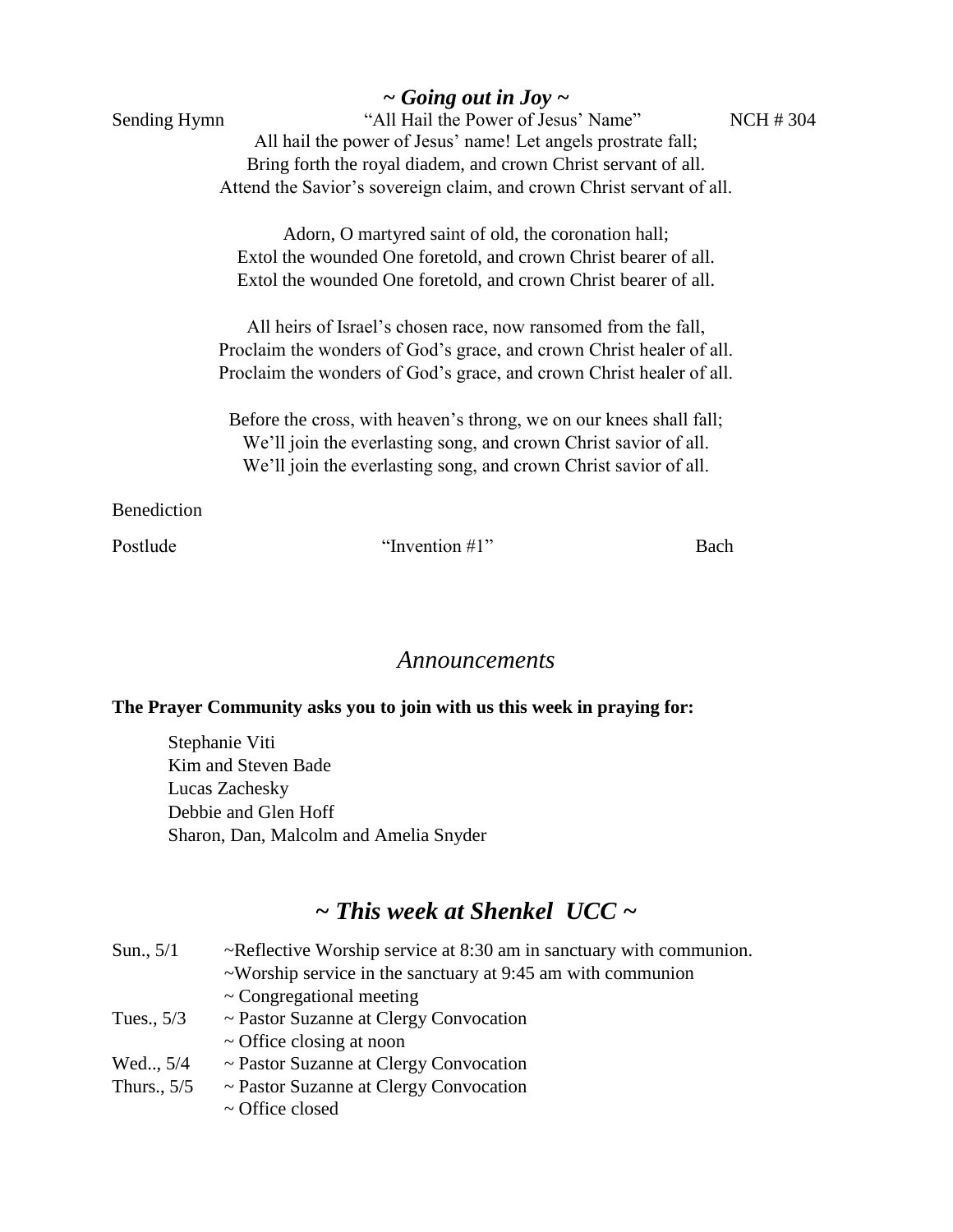### *~Upcoming events at Shenkel UCC~*

| Sun., 5/8     | $\sim$ Reflective Worship service at 8:30 am in sanctuary. |
|---------------|------------------------------------------------------------|
|               | $\sim$ Worship service in the sanctuary at 9:45 am         |
|               | $\sim$ White Privilege Discussion at 11 am                 |
| Tues., $5/10$ | $\sim$ White Privilege Discussion at 11 am                 |
|               | $\sim$ Consistory at 6:30 pm                               |
| Wed., $5/11$  | $\sim$ Office closing at noon                              |
|               | $\sim$ White Privilege Discussion at 7 pm                  |

Scripture Readings for May 8: Acts 9:36-43; Psalm 23; John 10:22-30

**Pottstown Cluster.** This month's items are adult lotion, deodorant, feminine tampons, laundry detergent. Please place your items in the bin marked for the Cluster. We will be collecting each week and items will change on a monthly basis. Items for next month will be dish soap, multi-purpose cleaners, toilet paper.

**Mid-day Dinner club** will be meeting at Douglassville Hotel on Tuesday, May 17 at noon. It is open to young-at-heart adults of any age who enjoy eating out and would like to get to know other Shenkel members a little better. If you are attending, please add your name and phone number on the sign up sheet no later than Sunday, May 15 so your reservation can be made on time or you may call Sharon Sabo at 610-326-1945 or let her know at the Sunday service if you are able to attend.

**A congregational meeting** will be held TODAY after the early and late services for the election of members to Consistory and the Board of Christian Education. You will be able to vote in person or by proxy for that meeting.

Beginning Sunday, May 8, we will be begin part 2 of the c**ontinuing education and discussion about white privilege.** We are using the UCC curriculum "White Privilege, let's talk, A Resource for Transformational Dialogue." There will be the same three discussion time options in which to participate:

Sunday after worship, 11:00 am; Tuesday at 11:00 am; Wednesday at 7:00 pm

All discussions are planned to take place in person in the social hall. You can pick up a copy of Part 2 at the church office. The expectation is that you will have read the first chapter and arrive ready to join in a discussion. I look forward to continuing our learning and growing together as we work our way through this curriculum.